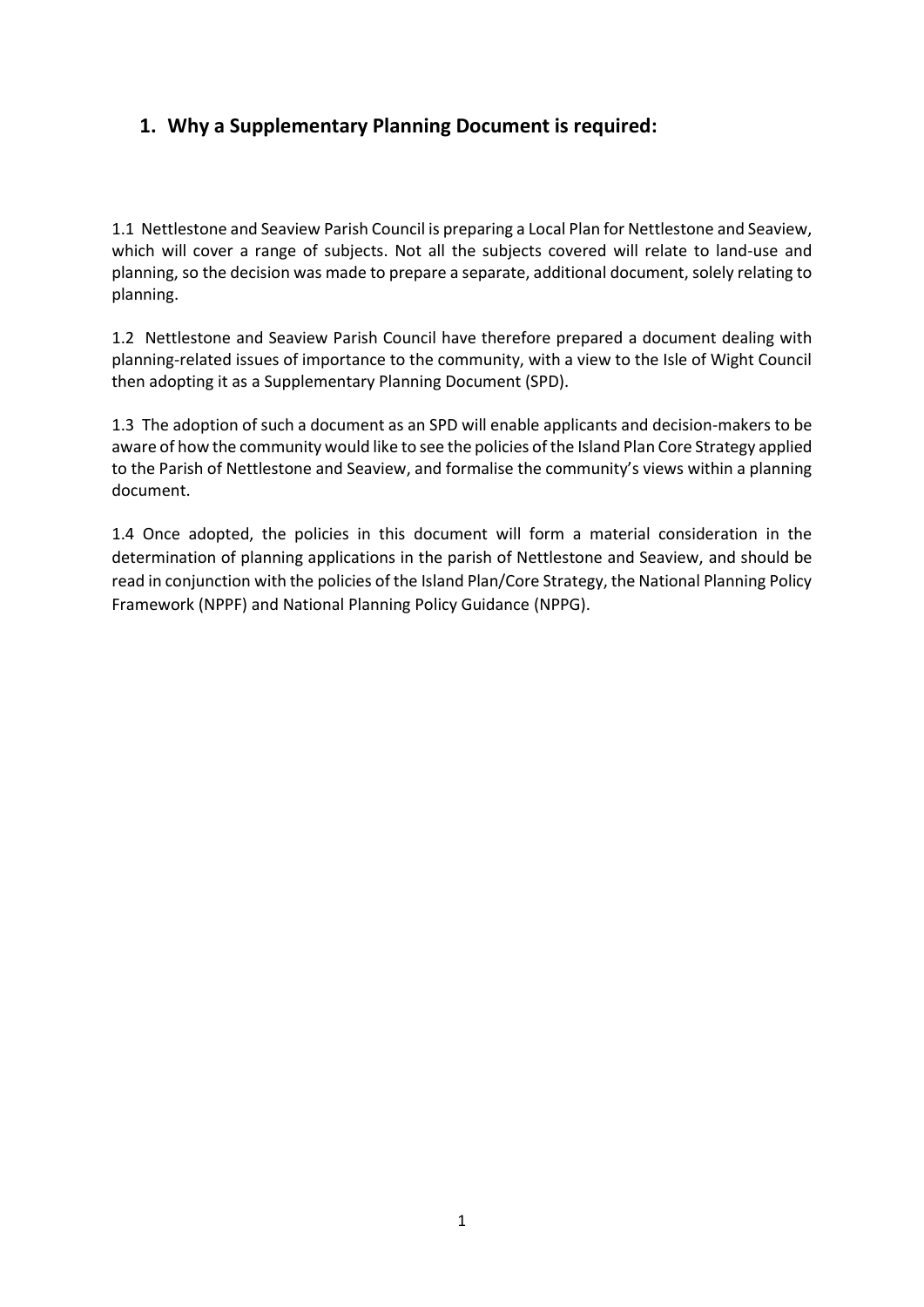# **2. Background Information**



#### **Nettlestone and Seaview Parish Map**

2.1 Spatial Policy SP1 of the Island Plan Core Strategy identifies the Parish of Nettlestone and Seaview as WIDER RURAL AREA.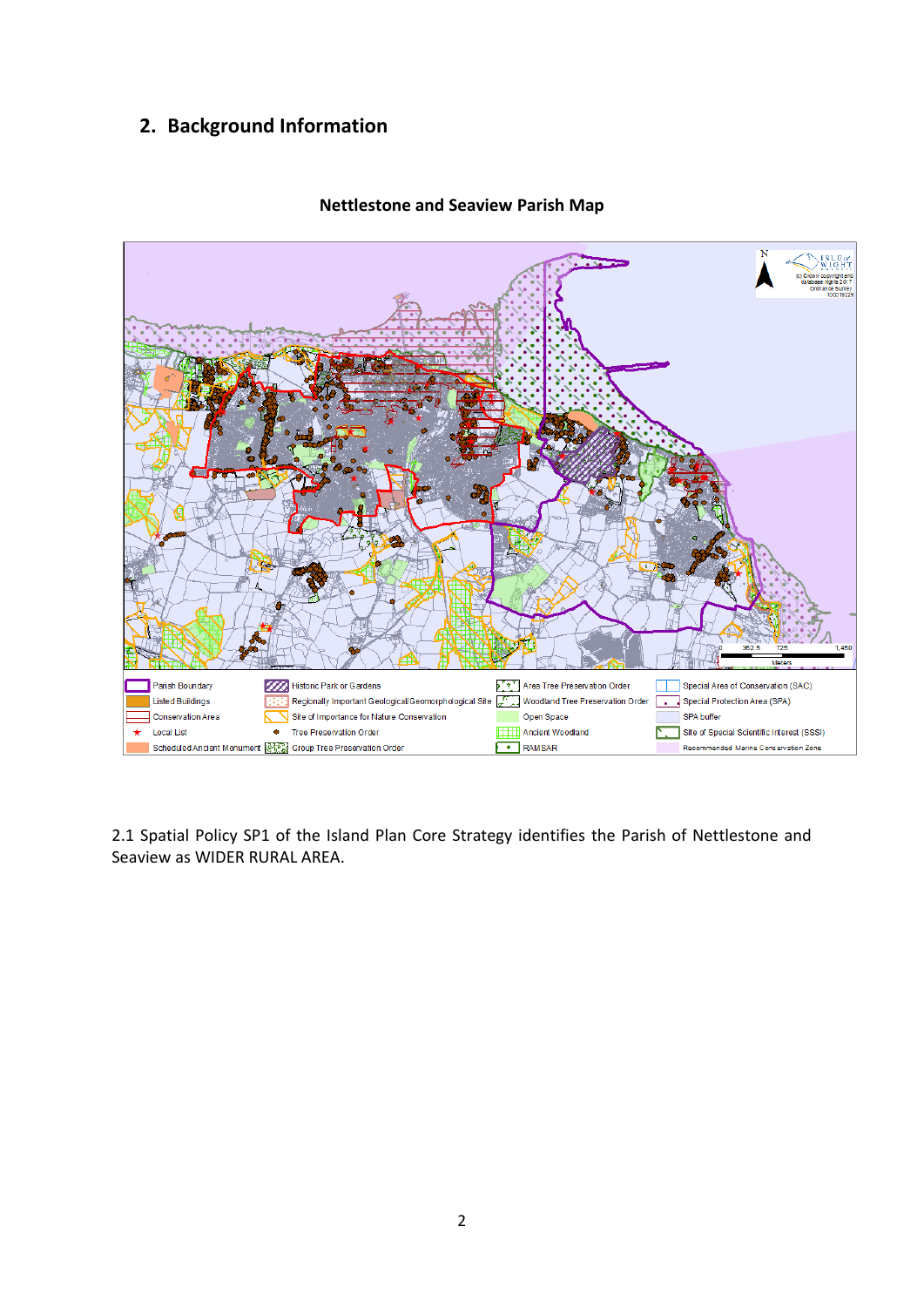2.2 There is no specific settlement boundary within the Parish of Nettlestone and Seaview; the current proposal map shows housing settlements as being located in Seaview, Nettlestone, Springvale, Puckpool, Pondwell and Bullen Village.



2.3 The western part of the Parish of Nettlestone and Seaview lies within the Action Plan Boundary of the Ryde Key Regeneration Area, namely:

all land to the west of Oakhill Road – Springvale, Puckpool Park, Harcourt Sands, Woodlands Vale and surrounding parkland - and all land to the west of Bullen Cross as far as Barnsley Copse, including housing at Bullen Village and all industrial units along Brading Road including Tesco.

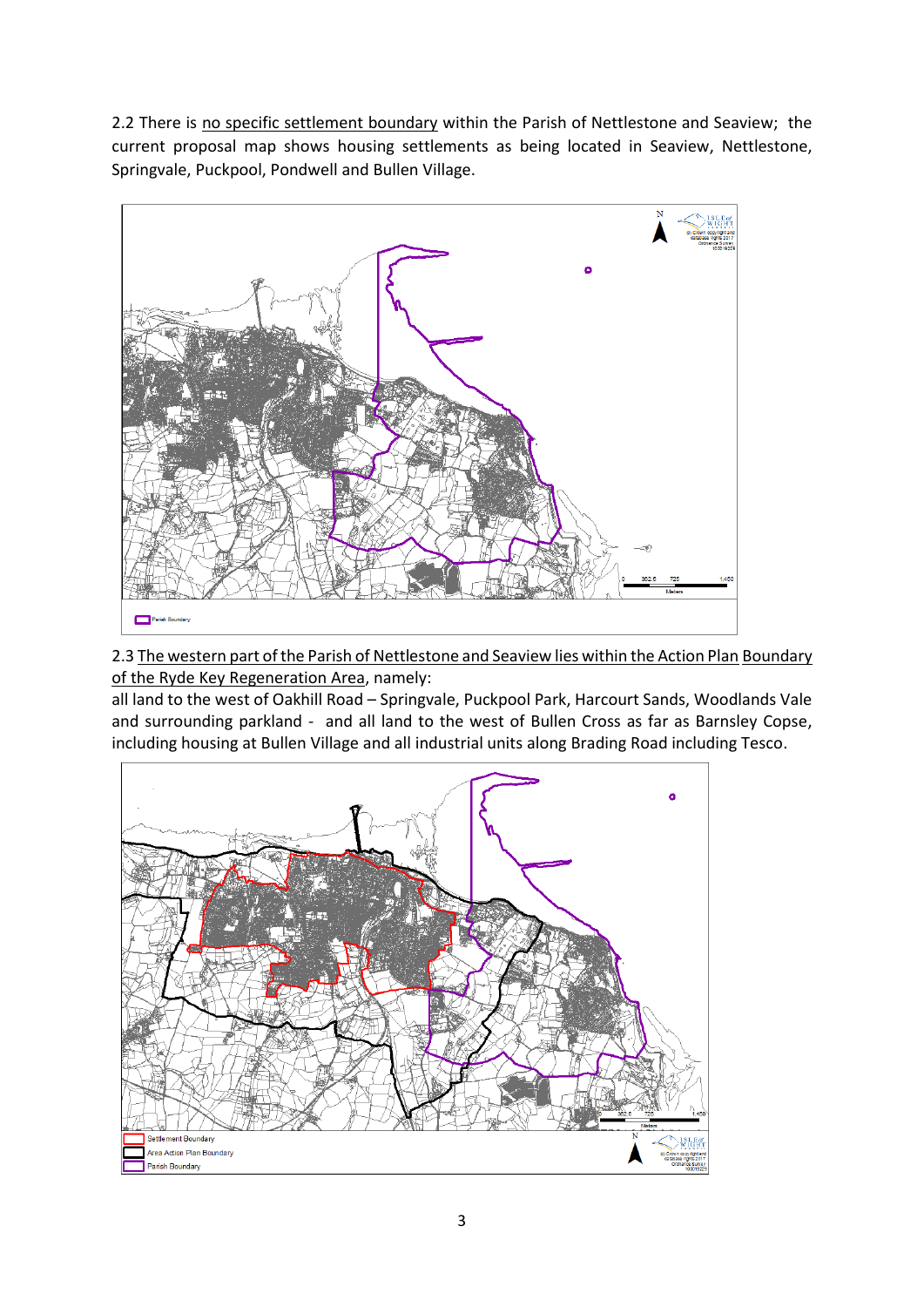2.4 The Island Plan Core strategy allows for revision of the settlement boundaries within an Area Action Plan (AAP) boundary as required. The Ryde Plan Informal Discussion Document 2014 proposed *"Harcourt Sands is a large, mainly previously developed land (PDL, or brownfield) former tourism site on the outskirts of Ryde. It is not currently within or immediately adjacent to the settlement boundary of Ryde. To signal our support for the appropriate redevelopment of the site, which would include tourism uses, we could redraw the settlement boundary to include the site, to remove a potential hurdle in the planning process and give greater certainty to developers."*



2.5 Although the proposal to redraw the settlement boundary was not taken forward, the Ryde Plan Draft Consultation November 2015, allocates the Harcourt Sands site for a mixed-use scheme comprising residential and tourism "development that will contribute to meeting the housing requirements of the Ryde Key Regeneration area."

2.6 Spatial Policy SP1of the Island Plan Core Strategy states

"*Unless a specific local need is identified, development proposals outside of, or not immediately adjacent to defined settlements\* will not be supported*"

and

"*Generally, development is not expected to occur in the wider rural area unless a local need for development can be demonstrated or it is a tourism related development*"

\*In the case of the Parish of Nettlestone and Seaview these defined settlements are Ryde Key Development Area and the Rural Service Centres of Bembridge and St. Helens

2.7 The Island Plan Core Strategy states that Objective 9 of AAP2, Isle of Wight Council's Area Action Plan (AAP) for the area identified as the Ryde Key Regeneration Area will *"Define and ensure*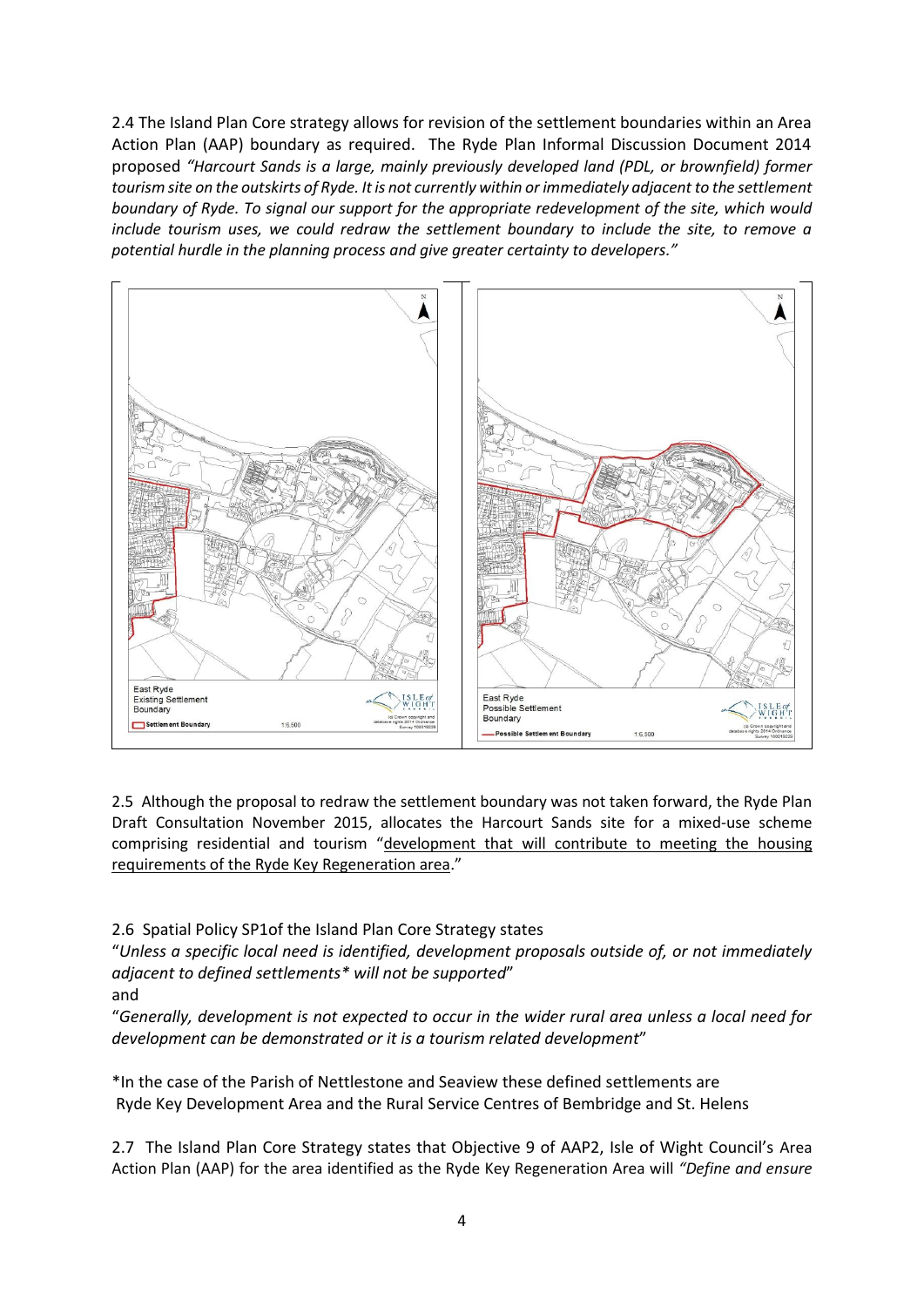*that the areas which separate Ryde and the surrounding settlements are appropriately protected to prevent settlement coalescence."*

and

*"work will be undertaken by the Council to establish the key landscape sensitivities in the land between Ryde … and the surrounding settlements of … Seaview and Nettlestone and ways in which settlement coalescence can be prevented in the future."*

2.8 Within the Island Plan Core Strategy, no numbers have been allocated; a level of development is anticipated on the basis of future population growth, demographic change and future locally identified need.

2.9 In 2016 Nettlestone and Seaview Parish Council asked the residents of the parish to complete a Housing Needs Survey and Questionnaire, so they could understand their community's views and aspirations for the future. In addition, a Parish Plan Steering Group organised consultation events during the summer in locations and at times designed to encourage involvement of all residents – both permanent and second-homers. The summary findings and conclusions from the responses to the Questionnaire and consultations are contained within the Parish Plan, which is being developed in parallel with this SPD.

2.10 These findings and conclusions, together with the findings of the Housing Needs Survey (completed in 2016), and the Isle of Wight Council's published Strategic Housing Market Assessment have informed the guidance within this document.

2.11 The villages of Seaview and Nettlestone along with the satellite areas of Springvale, Puckpool, Pondwell and Bullen Village, make up the housing settlements within the Civil Parish of Nettlestone and Seaview. Located some 3km east of Ryde on the Island's north east coast, these settlements lie in a picturesque setting of sandy beaches and rocky coastline (all of which form part of a SSSI and SPA) and broad low-lying expanse of reclaimed marshland, rising through a gently undulating landscape of fields and woodland with a predominantly rural, open feel. Parts of the village of Seaview are designated as a Conservation Area, and the Seaview Conservation Area Appraisal 2007 stated "Springvale, which although not covered by this Conservation Area, is worthy of designation and protection itself." While the Parish does not lie within the Area of Natural Beauty designated in 1963, it is home to a SSSI/RAMSAR/SPA designated Reserve, some Ancient Woodland and seven Sites of Importance to Nature Conservation including one with geological SSSI status. It is considered that the Parish has a natural beauty and enduring heritage which is of great value to visitors and residents alike.

2.12 In acknowledgement of this setting it is important to identify the features that contribute positively to the unique character of the villages and their satellites, and that the policies of the Island Plan Core Strategy are applied across the parish to reflect this. This document should be read in conjunction with the policies of the Island Plan and policies should not be read in isolation.

2.13 This SPD will look at the environment, open space, design, housing and development, commercial facilities of local value, employment, tourism opportunities, transport and traffic issues.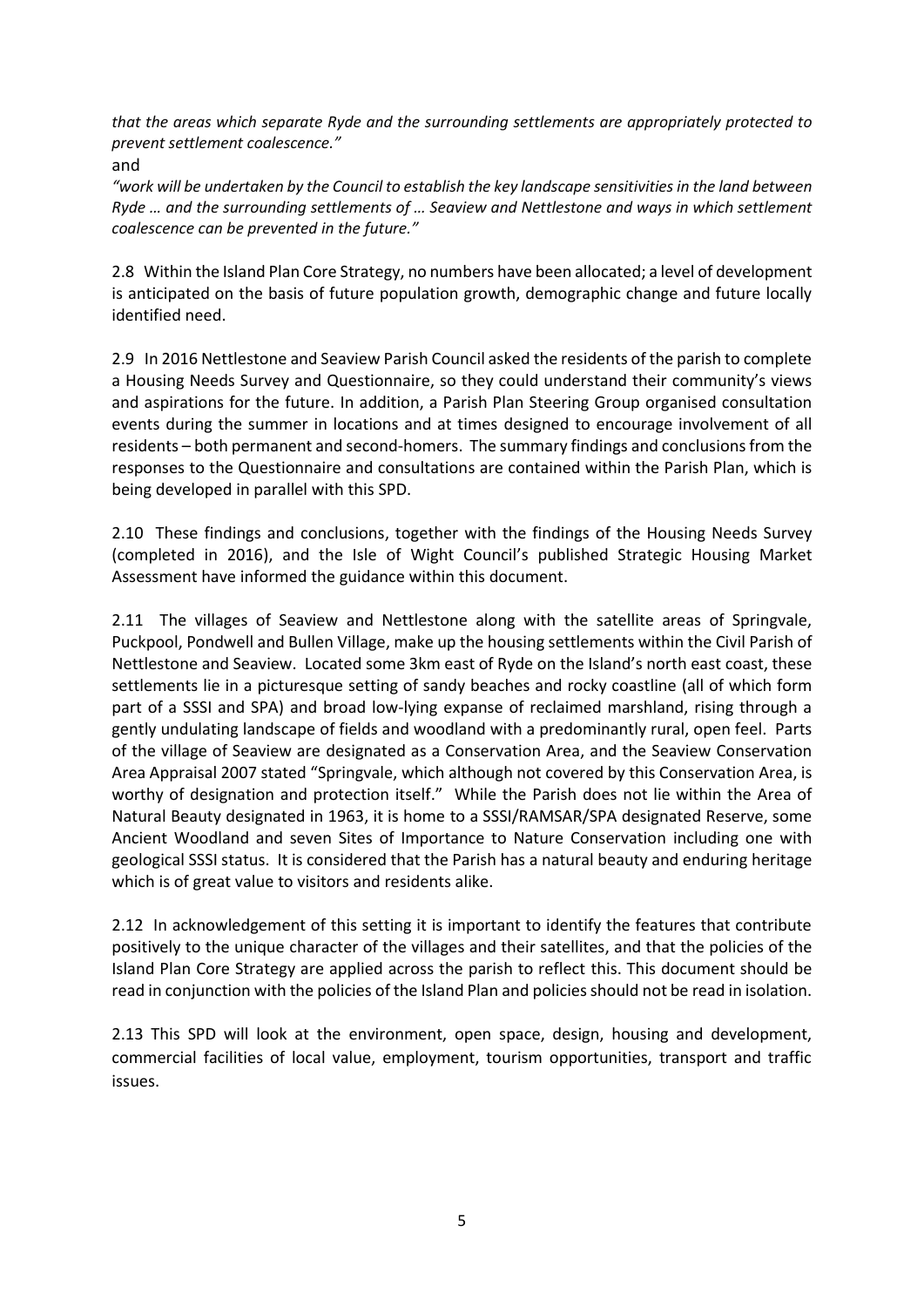## **3. Nettlestone and Seaview Policy 1 - Environment**

#### **N&SP 1 - Environment**

**The Parish Council will support proposals that protect, conserve and/or enhance the natural and historic environments within the Parish of Nettlestone and Seaview.**

**The Parish Council will expect all development proposals within the Parish of Nettlestone and Seaview to include proportionate information to demonstrate how landscape/seascape, as well as the natural and historic environments have been considered and show how the proposal contributes to conservation or enhancement.**

**The Parish Council considers the views and vistas within the Conservation Area, adjacent to areas with special environmental designations and areas offering biodiversity opportunities should, wherever possible, be protected.**

**The Parish Council will support the Isle of Wight Council to establish key landscape sensitivities in the land between Ryde & Seaview and ways in which settlement coalesce can be prevented in the future.**

3.1 The Conservation Area Character Appraisal for the village of Seaview, the Ryde Regeneration Area Action Plan (AAP2), the Green Infrastructure Strategy SPD and Mapping Study prepared by the Isle of Wight Council have been used to shape the approach set out in N&SP1 and the supporting text.

3.2 The Parish Council considers the distinctive characteristic of the settlements within the Parish is of two unique, historic,rural villages and their satellites set within an environment of open countryside landscape of mostly agricultural land and areas of mature trees rising from a protected coastline of beach and rocky shore.

3.3 The first views of any settlement are important in forming an initial impression, particularly for visitors and tourists.

3.4 Approaches into the Parish from the west, down Puckpool Hill, along Calthorpe Road and down Oakhill Road, with their canopies of mature trees and old stone walls, offer enticing glimpses of both historic parkland and the imminent seascape; the hedgerow planting lining Nettlestone Hill frames the surrounding fields of open farmland descending down to the Hersey Nature Reserve; there is little indication of the extent and amount of housing development, with vegetation dominating the views, and only glimpses of built forms available. These approaches provide a transition from the urban environment of Ryde to the rural villages of Seaview and Nettlestone.

3.5 The approach from the east is lined by mature roadside trees and hedgerow planting, with glimpses of the seascape to the north, before winding through fields of open farmland and heading towards St. Helen's Church, ensuring the village of Nettlestone is unveiled in a gradual manner.

3.6 The approach from the south along Bullen Road transitions swiftly from suburban housing, through a canopy of mature trees into open farmland lined by hedgerow planting with a view of the settlement edge of Nettlestone village in the distance.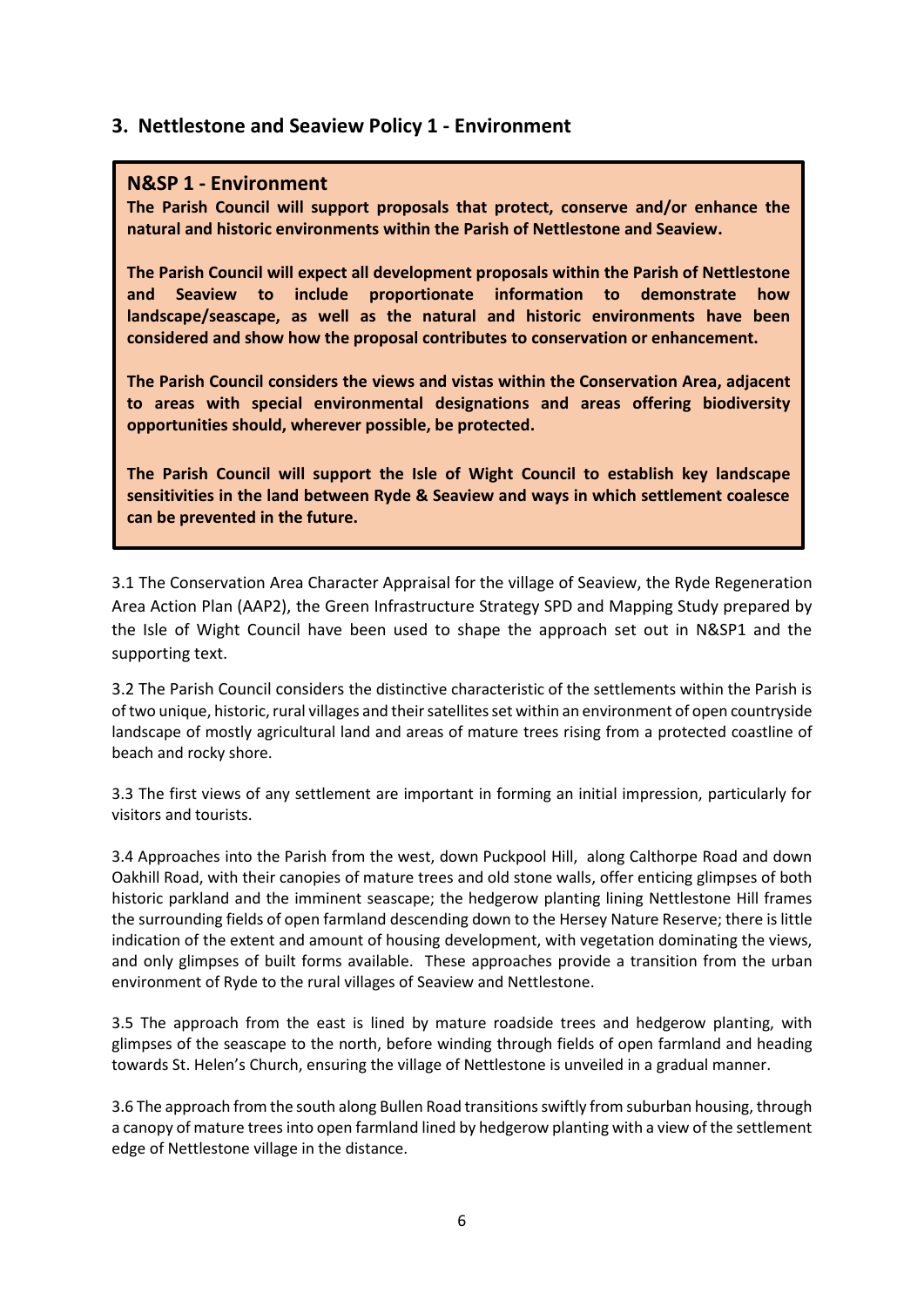3.7 The approach to the village of Seaview from the west follows the important coastal path route along Springvale Road and Seaview Duver, running parallel to the beach between the sea wall and a ribbon development of housing built over centuries in a piecemeal fashion, to the edge of the historic core of the village, Salterns Cottages. Two undeveloped gaps remain, both offering highly valued unrestricted views inland and important biodiversity opportunities; the valley of farmed parkland and mature trees surrounding Woodlands Vale (Grade II \*) and the valley surrounding and including Hersey Nature Reserve.

3.8 The valley of farmed parkland and mature trees surrounding Woodlands Vale which runs down to Springvale Road separates Seaview from Ryde and plays an important role in preventing settlement coalesce. The valley surrounding and including SSSI/RAMSAR/SPA designated Hersey Nature Reserve is an important area for nature conservation and protects and safeguards the rural setting of the settlements. The Isle of Wight Green Infrastructure Mapping Study proposes both provide biodiversity opportunities. Both valleys are SFRA Flood Zones 2 and 3.

3.9 The Parish Council considers it critical to retain these gaps as predominantly open and undeveloped landscape in order to ensure:

(a) the effective separation of Seaview from Ryde

(b) the safeguarding of two important visual amenities which provide a distinctive open, rural feel and unrestricted views to/from the sea

(c) the improvement of Green Corridor provision as per GI Mapping Study

(d) there is no inappropriate development within flood zones

3.10 The National Planning Policy Framework (NPPF) establishes that local communities "*should be able to identify for special protection green areas of particular importance to them*". The Parish Council considers this would rule out development on these areas, other than in very special circumstances with quantifiable public benefit.

3.11 Landscaping within any development is an important aspect of that development. In recent decades the villages of Seaview and Nettlestone have expanded. A general wealth of surrounding greenery and mature vegetation helps in the most part to retain the sense of rural villages. However, there has been loss of greenery in front gardens due to demands for on plot parking and fragmentation of frontage treatment through the removal of hedgerows, hedges, shrubbery, grass verges, trees and planting which erode the villages' rural character and heighten the dominance of the built form.

3.12 The Parish Council recognises that some changes come without the need for planning permission, under permitted development rights, however, some more recent developments, which have required planning permission, have failed to retain and/or introduce sufficient planting and landscaping to enhance and soften the setting of these newer dwellings and they project more of a suburban rather than rural village character. The Parish Council considers this dilutes the distinctive rural character of the wider area.

3.13 The Localism Bill encourages pre-application consultation with communities as follows:

1) Developers must consult communities before submitting certain planning applications, having regard to any advice their local planning authority may provide.

2) They must consider any responses they receive before they finalise their proposals and submit their applications.

3) When submitting their application they must account for how they have consulted the local community, what comments they have received and how they have taken those comments into account.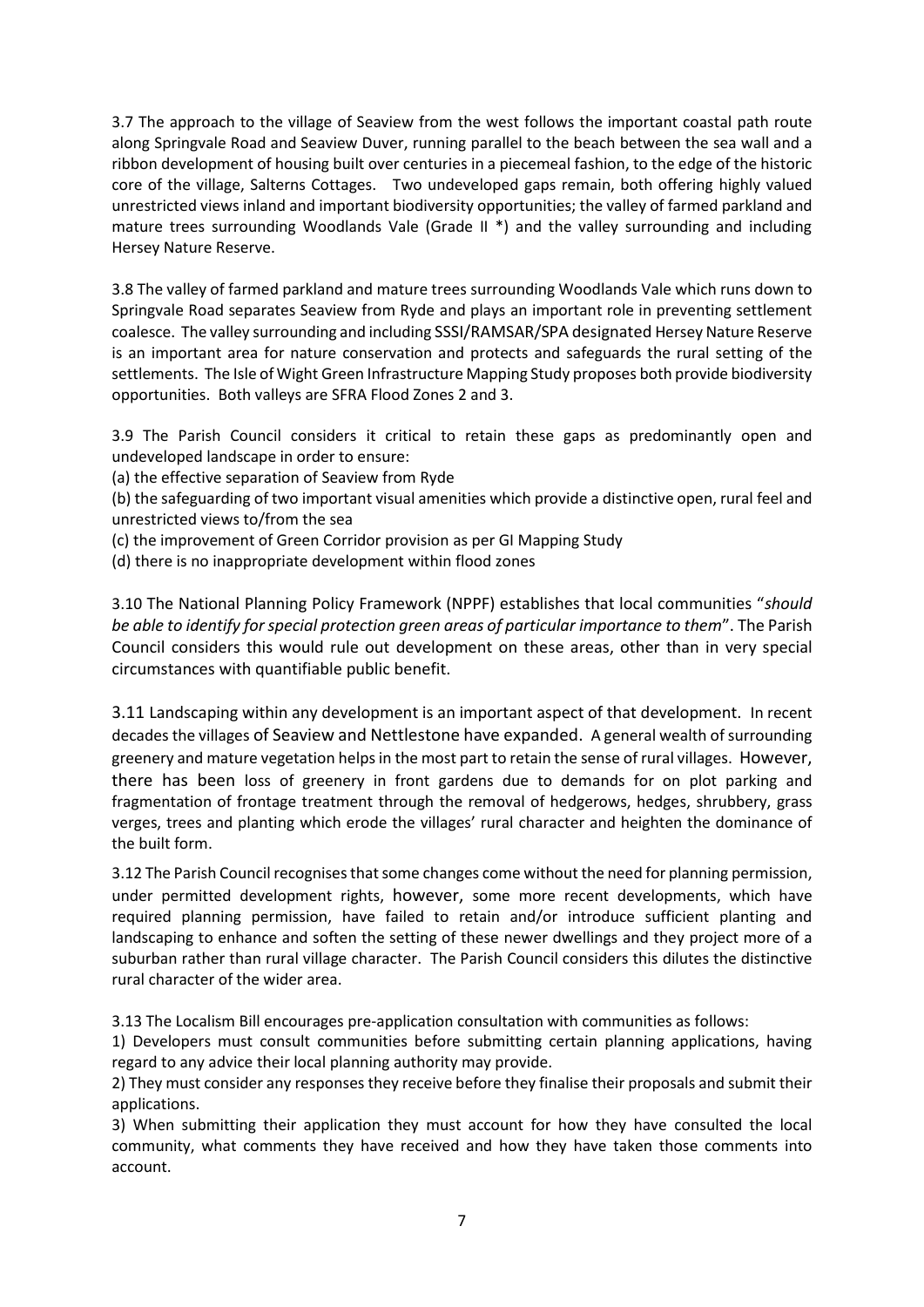3.14 Although this requirement applies only to developments - and the IW Council policy on the extent to which pre-application consultation should be mandatory is yet to be determined – the Parish Council believes all schemes would benefit from pre-application discussion with the community.

# **4. Nettlestone and Seaview Policy 2 - Open Space**

# **N&SP 2 – Open Space**

**The Parish Council considers that existing open spaces and wooded areas should, wherever possible, be preserved in perpetuity.**

**Because of their particular importance to the community as both recreational and visual amenities, the Parish Council will seek Local Green Space Designation for open spaces threatened by a development proposal, unless there is an over-riding public benefit.** 

- 4.1 National Planning Policy Guidance PPG17 states that open space should be taken into account in planning for new development and considering proposals that may affect existing open space.
- 4.2 Open space includes all open spaces of public value, including land, inland bodies of water and open areas within a development, which offer important opportunities for outdoor recreation and sport, as well as being an important part of the landscape and setting of built development, and can also act as a visual amenity.
- 4.3 The Isle of Wight (PPG17) Open Spaces Audit states "A large number of natural green spaces were not audited where existing public access was not available. However many of these, which included woodland copses, (and) land between high and low water are significantly important to visual amenity and local biodiversity."
- 4.4 The Parish Council, in response to the community survey, is supporting a community-led programme of projects that enhance and promote local distinctiveness, well-being, environmental quality and bio-diversity. Working with the Community Partnership, an appraisal of the open spaces for which the Parish Council is responsible has been undertaken and a new scheme of more natural landscaping and planting is underway to ensure they are maintained and managed to realise their full sustainable potential.
- 4.5 In accordance with PPG17, the Parish Council lists existing open spaces as:
	- 1. *parks and gardens* Puckpool Park; Woodlands Vale garden and parkland
	- 2. *outdoor sports facilities (with natural or artificial surfaces and either publicly or privately owned) -* Seaview Recreation Ground, Puckpool Park, Priory Bay Hotel and Seaview Sports Club tennis courts, and Nettlestone Primary School playing fields;
	- *3. amenity green space (most commonly, but not exclusively in housing areas) -* Puckpool Park informal recreation spaces, communal green spaces in and around Caws Avenue/Greenham Drive housing development, and Nettlestone village green*;*
	- *4. provision for children and teenagers* Puckpool Park and Kerry Fields play areas*;*
	- 5. *allotments and community gardens -* Steyne Road allotments and Sophie Watson's Garden;
	- 6. *cemeteries and churchyards* St. Helen's Church and St. Peter's Church;
	- *7. green corridors -* All footpaths and bridleways*;*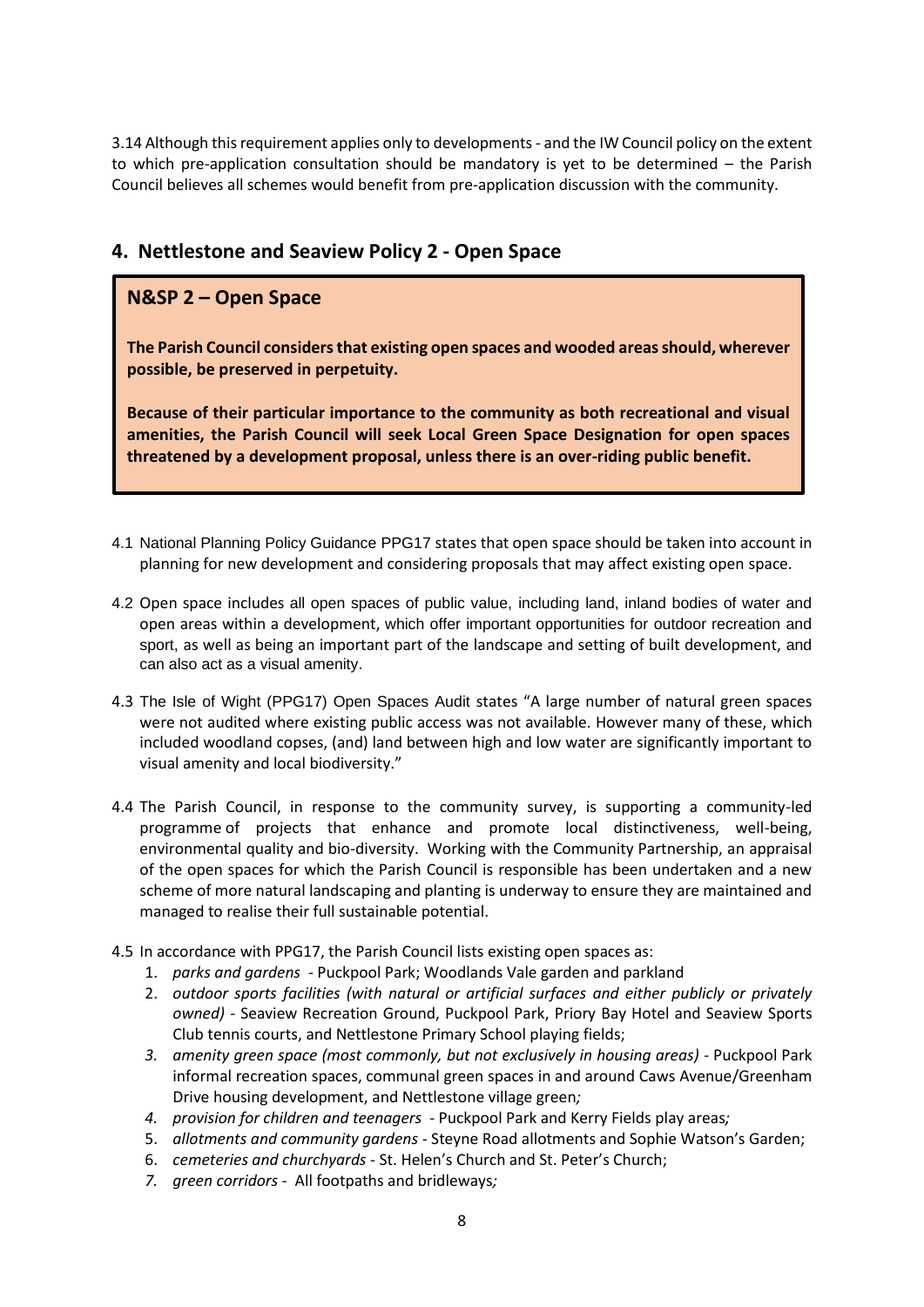- 8. *natural and semi-natural green spaces* In addition to the valleys running down to Springvale and Seaview Duver detailed in 3.7 and 3.8 above, the Parish Council list: Westbrook woods; Harcourt Sands patch of ancient woodland; Eton College Donkey field; the land between this Donkey Field and Seaview Recreation Ground; Sites of Importance for Nature Conservation C081 Westridge Copse Green, C169 Barnsley Farm, C170 Nettlestone Marsh, C217 Cothey Bottom Copse, C226 Priory Woods, C227 Longlands Copse, C254 Bullen Cross Wood and PC301 Westbrook Meadow; all open spaces cited in the Seaview Conservation Area Appraisal, which also states "The main area of open space is provided by the Beach."
- 4.6 The Parish Council considers all these open spaces perform multiple functions; in accordance with the guideline, these functions will be taken into account as material considerations when applying planning policy and include:
	- 1. strategic functions defining and separating urban areas; providing community greenways, 'green lungs' or landscape buffers; better linking of town and country; and serving recreational needs over a wide area;
	- 2. urban quality helping to support regeneration and improving quality of life for communities by providing visually attractive green spaces close to where people live;
	- 3. promoting health and well-being providing opportunities to people of all ages for informal recreation, or to walk, cycle or ride within parks and open space or along paths, bridleways and canal banks. Allotments may provide physical exercise and other health benefits;
	- 4. havens and habitats for flora and fauna sites may also have potential to be corridors or stepping stones from one habitat to another and may contribute towards achieving objectives set out in the Biodiversity Action Plan;
	- 5. as a community resource a place for congregating and for holding community events; and
	- 6. as a visual amenity even without public access, people enjoy having open space near to them to provide an outlook, variety in the urban scene, or as a positive element in the landscape.
	- 4.7 The Parish Council considers all the sites listed in 4.5, 3.7 and 3.8 should be protected from development where appropriate. It is recognised that, should a development site come forward that would deliver community aspirations identified in other policies of this SPD, not all open spaces and wooded areas may be preserved in perpetuity.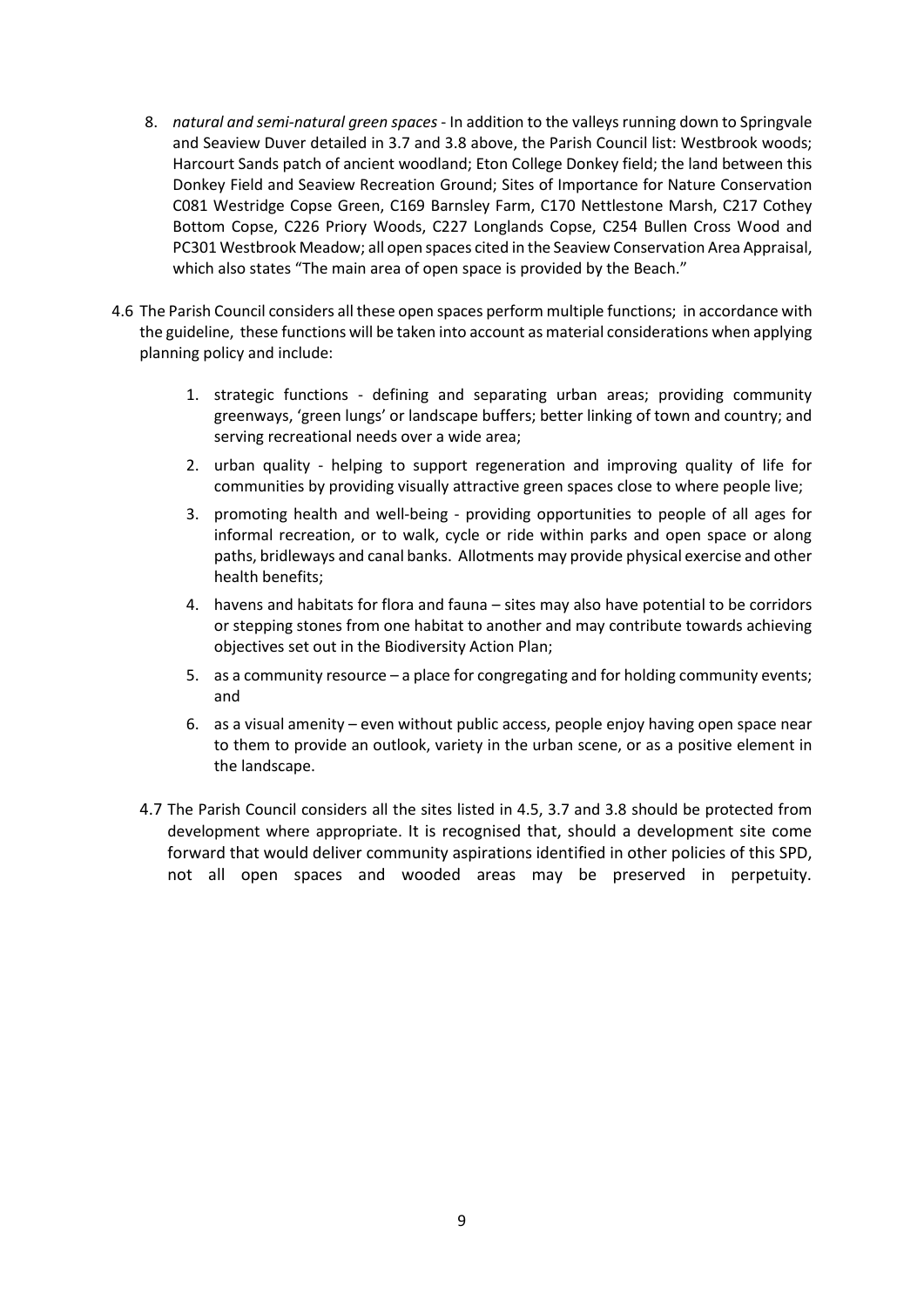## **5. Nettlestone and Seaview Policy 3 - Design**

#### **N&SP 3 - Design**

**The Parish Council expects development proposals to demonstrate how they have considered the following:** 

- **the development site's surrounding environment**
- **the densities of the surrounding built form**
- **views into or out of the landscape/seascape**
- **avoidance of 'street clutter'**
- **treatment of hedges and verges of narrow rural lanes where appropriate**
- **provision of sustainable hard and soft landscaping to compliment, and wherever possible, improve the natural environment**
- **the Conservation Area Character Appraisal and Parish Design Statement**

5.1 All development should respect and where possible enhance local distinctiveness and the intrinsic qualities of the countryside.

5.2 The Parish Council considers that some infill development and unsympathetic alterations prior to the designation of Seaview's Conservation Areas have contributed to a loss of character and would encourage the restoration of unique characteristics laid out in the appraisal.

5.3 The Parish Council considers that it is particularly important that any development and alterations within and adjacent to the designated Conservation Areas should enhance the unique characteristics of the area and should look to complement the scale of the most dominant properties nearby.

5.4 This does not mean that new development should replicate its surroundings. Away from the designated Conservation Area, the use of modern sustainable materials and design should be encouraged providing it does not lie at odds with its environs. The key consideration should be whether a development positively improves the character and environmental quality of the parish.

5.5 Any form of development which would be dominant in its setting, have an adverse impact on and detract from views into and out of the built environment should be discouraged. Ideally design and setting should be in harmony.

5.6 The Parish Council considers that the local environment is often affected by signage clutter and presentation. Traffic management signs and road markings should be sympathetic to the environment in which they sit whether this is an historic or modern setting.

5.7 Private green space contributes to environmental quality. Landscaping should retain indigenous species of trees and shrubs wherever possible replant these to preserve the arboreal relationship. Wherever possible hedges and verges should be retained. Indigenous species should be used to build new hedges.

5.8 The Parish Council considers that all applications should take into consideration the necessity for sustainable drainage to reduce the chance of flooding within the parish. With particular reference to materials used in the provision of vehicle access and parking, the Parish Council expects the use of permeable or porous paving, permeable material such as gravel or porous asphalt, or similar approved material.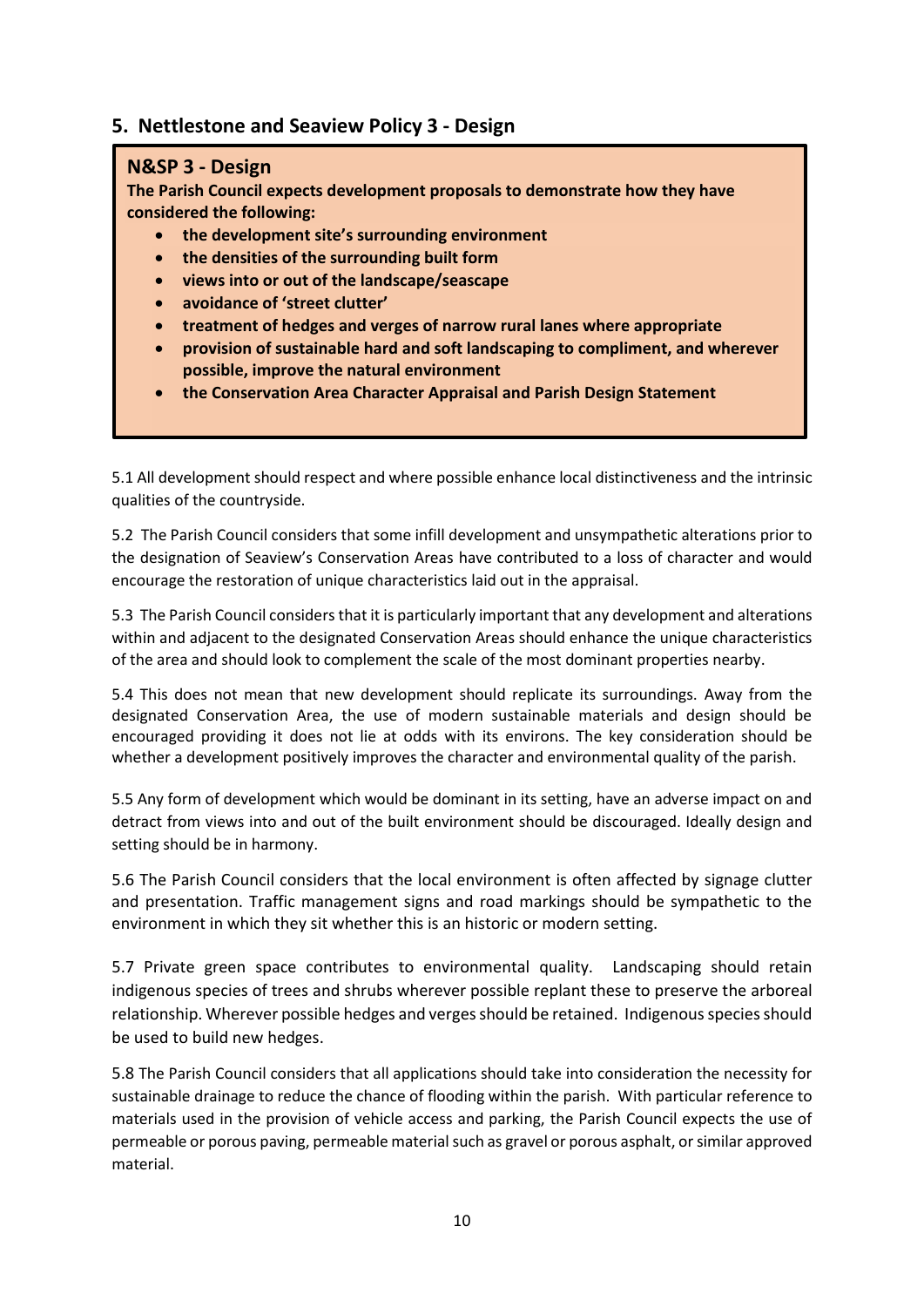# **6. Nettlestone and Seaview Policy 4 - Housing**

### **N&SP 4 – Housing**

**The Parish Council will support small scale housing development schemes that:** 

- **demonstrate how they contribute to a local need or demand being met and/or**
- **contribute to delivering wider community aspirations including a new care home facility, health facility and public car parking.**

6.1 NPPF and the Isle of Wight Plan requires that any housing development has to meet the identified needs of the population. In 2016 the Parish Council undertook a Housing Needs Survey. The outcome of this survey was that the vast majority of the community have no identified future housing need and that the emphasis of any future proposed development should be small scale provision of smaller market and affordable homes.

#### 6.2 **Key Points from Housing Data**

- 96% indicated current accommodation was suitable for their current needs
- 80% do not anticipate need or want to move property within foreseeable future; Of the 20% indicating a need to move, 62% with aspirations to purchase a house had affordability less than the average current Nettlestone and Seaview house price value of £330K
- Older, mature, stable parish population (56% of households have one or two persons aged 60- 74; 24% of households have one or two persons aged 74+)
- The survey registered 200 children under 16 in households across the parish; 75 aged 0-5; 54 aged 5-10; 71 aged 11-16)
- The survey suggests the future need from parish respondents to be for smaller, two and three bedroom, detached homes in the parish.

6.3 The Parish Council recognises that second home ownership has historically played a role in tourism provision within the parish, however, like many areas, the community now faces the challenge of an increasing proportion of second homes and the problem second homes can cause in reducing the housing supply for local people, whether this be to access to the property ladder or to downsize within the community. National demographic statistics for the parish disguise the fact that over the last decade, many houses that once housed permanent members of the community have entered the second home market and second home ownership is in part responsible for rising property prices. Second homes often stand empty for a large proportion of the time and the diminishing rate of daily footfall has affected the viability of amenities and infrastructure vital to community cohesion – the Post Office, shops, pubs, churches and meeting halls.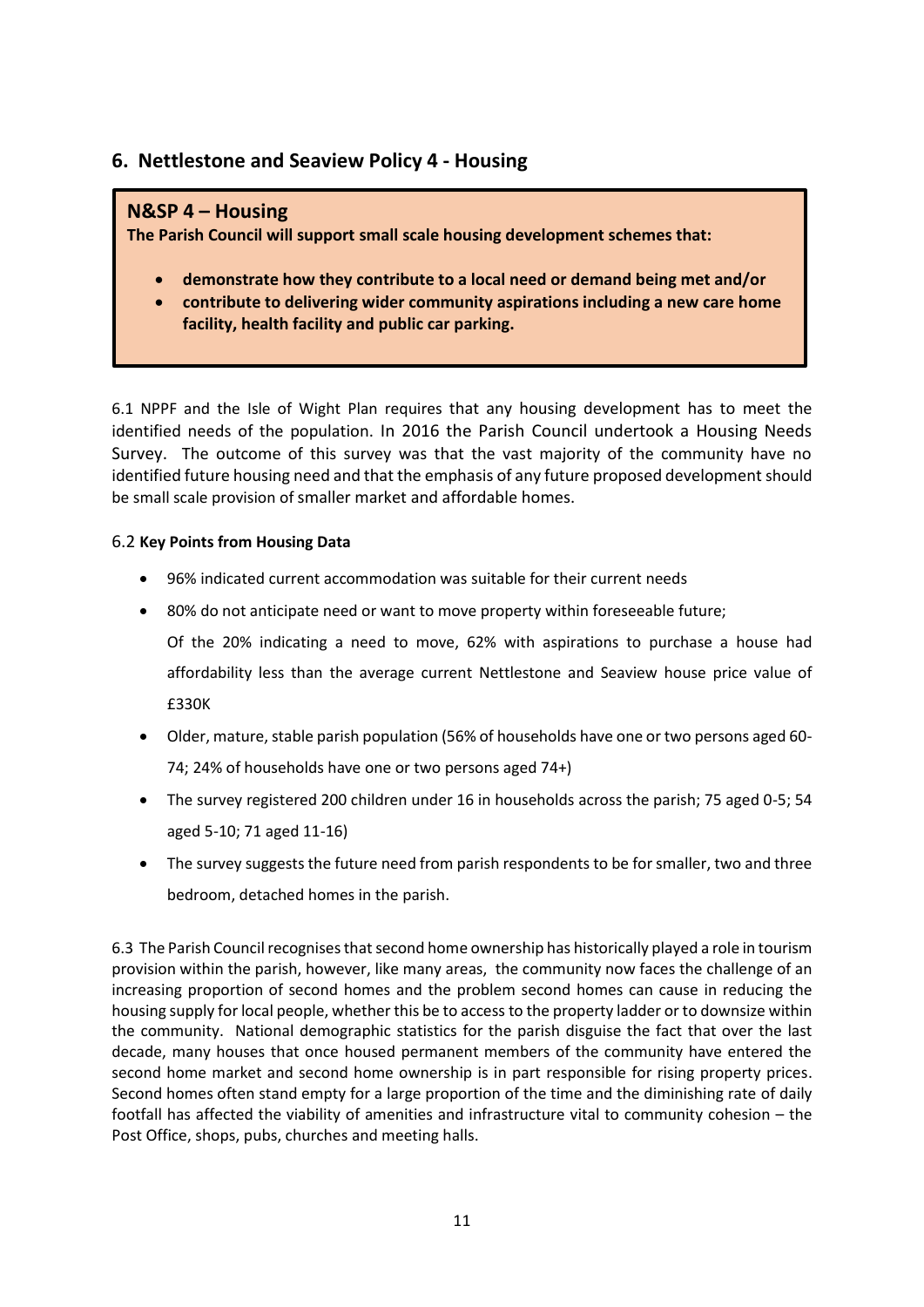6.4 Over the period of this Parish Plan, the current population will age further with too few young families remaining to sustain and build the community of the future, a lack of suitable mixed housing provision for both younger and older members of the community who aspire to remain within the parish and a lack of housing at a market value affordable to younger families wishing to move into the parish.

6.5 The Parish Council will support a small housing scheme that meets these locally identified needs on a suitable, viable site at an appropriate scale with good design and expects developers to provide justification, in line with the policy statement N&SP 4, for any units provided.

6.6 The Parish Council wishes to protect the rural setting by confining development, where possible, to brownfield sites but recognises there may be the need, in certain areas, to support development on appropriate greenfield land if the aspirations of the community are to be delivered.

# **7. Nettlestone and Seaview Policy 5 - Parking**

# **7. Parking N&SP 5– Parking**

**The Parish Council will support development proposals that maintain and increase the availability of parking within the parish, particularly for Nettlestone Primary school.** 

**The Parish Council will expect relevant development proposals to:** 

- **enhance the provision of drop-off parking within the vicinity of Nettlestone School**
- **prevent loss/maintain the availability of public car parking spaces for residential and visitor use, particularly within the Conservation Area**
- **protect and enhance the availability of privately owned car parking.**

**The Parish Council will not support development proposals that:** 

- **rely on the council owned car park on Pier Road**
- **lead to a significant increase in traffic along Duver Road**

**The Parish Council will support the creation of parking provision for electric vehicles**

- 7.1 The Isle of Wight Draft Parking Strategy assumes that, by 2021 there will be an average of nearly 1.3 cars per household on the Isle of Wight; it states that the quantum of private parking has a direct impact on the availability of on and off-street parking, with the primary way in which local authorities are able to influence private parking being through the planning process and recommends that the Isle of Wight Council should support the development of local strategies when based on a comprehensive evidence base of parking supply and demand
- 7.2 'Tourism trends quarterly bulletin: Visitor statistics for summer 2012' shows the majority of visitors (approximately 86%) to the Isle of Wight had visited the island before, with over 60% of those doing so by private car. The parish has a far higher average of second home ownership than the Isle of Wight as a whole (2% island-wide; 27% in the parish of Nettlestone and Seaview) and the village of Seaview struggles to provide adequate on and off street parking for residents and visitors during the peak summer months of the tourism season.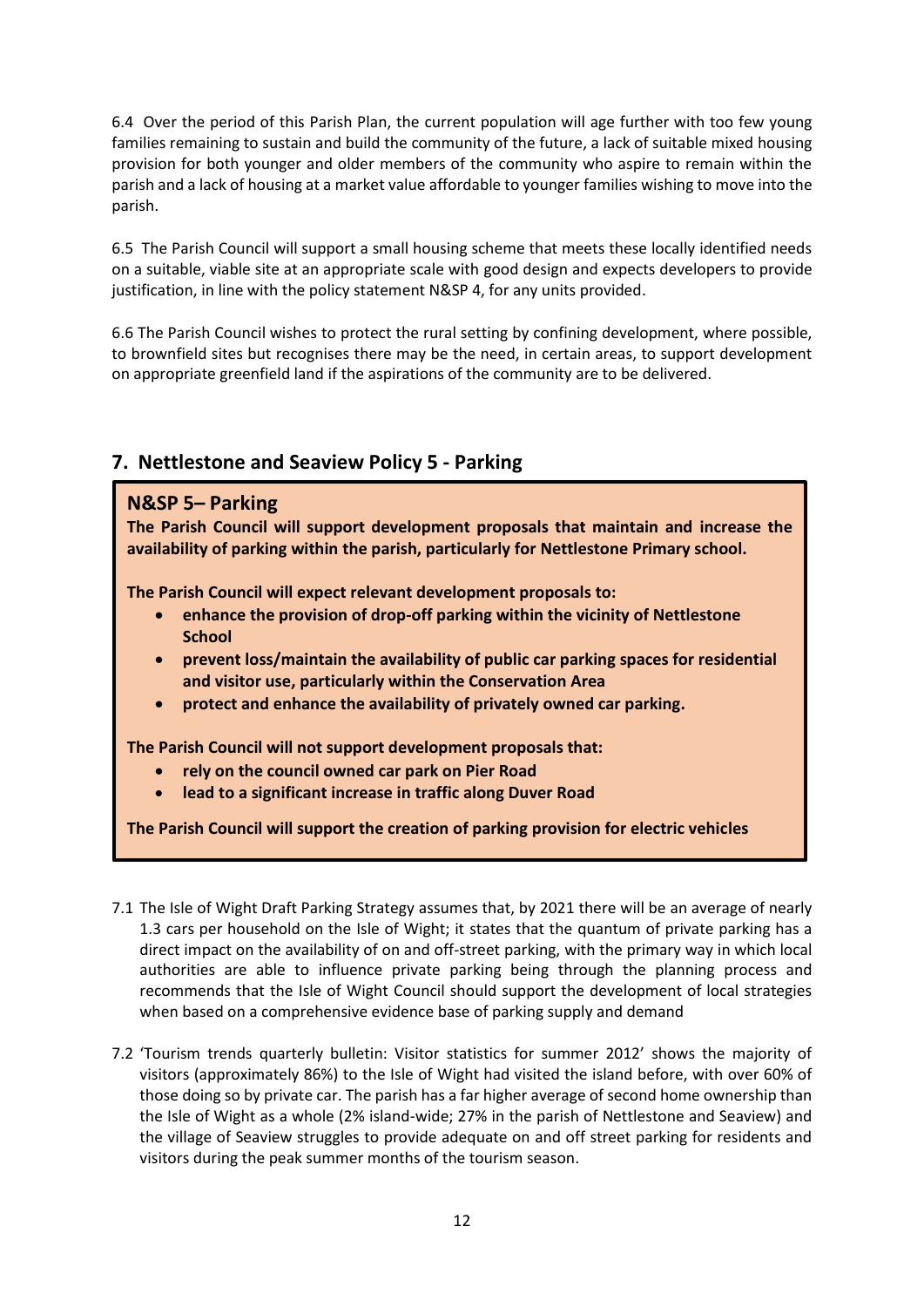- 7.3 The Parish Council will continue negotiations with the Isle of Wight Council with a view to take over management of the existing public car parks within the Parish.
- 7.4 The Parish Council will support the improvement of parking provision in Nettlestone where there is congestion and pressure on parking during term time at school drop off and collection times around the Primary School.
- 7.5 The Parish Council will not seek allocation of parking to individual housing units which could unnecessarily increase the amount of parking needed. However, garages are often used for storage, rather than parking. Given the increase in cars per household assumed within the Isle of Wight Draft Parking Strategy, the Parish Council expects any new residential development to include a baseline amount of space for parking relevant to the type, mix and use of the development.
- **7.6** Although it is one of the main approaches to the village of Seaview, the whole length of Duver Road from Oakhill Road to Salterns Road is not part of the public highway, but is designated as a car park with an advisory speed limit of 20mph. Large numbers of walkers use the coastal path, many crossing the road to access the Hersey Nature Reserve. The road is used by cyclists, horseriders, runners, and sailors launching dinghies. The Parish Council will not support proposals that lead to any significant increase in traffic along Duver Road, unless Duver Road is upgraded to an acceptable standard and adopted into the highways network.

## **8. Nettlestone and Seaview Policy 6 Community amenities**

#### **N&SP 6 – Community Amenities**

**The Parish Council will encourage proposals which provide amenities for community benefit.**

**The Parish Council will use powers granted under the Localism Act of 2011 to preserve, wherever possible, community amenities and create opportunities to provide multi-use facilities for greater community benefit.**

8.1 The Parish has lost amenities important to both community cohesion and tourism. In recognition of concern expressed by the community, the Parish Council will seek to preserve, wherever possible, Assets of Community Value. Of particular concern are the loss of amenities in Seaview village itself, where the slow change in demographics of home ownership has led to a reduction in permanent residents and daily footfall.

8.2 The Parish Council lists the following buildings which have been used as a community asset in the recent past as Assets of Community Value: The Roadside Inn Public House, The Wishing Well Public House, the Catholic Church, Grace Church, the Masonic Hall.

8.3 There have also been closures of other important community and tourism assets: the Post Office, retail outlets, Wishing Well campsite, Seaview Wildlife Encounter, Springvale Hotel.

8.3 The Parish Council already supports the Community Partnership who organise local events, street parties, sports, arts and culture event providing opportunities for social interaction and community pride.